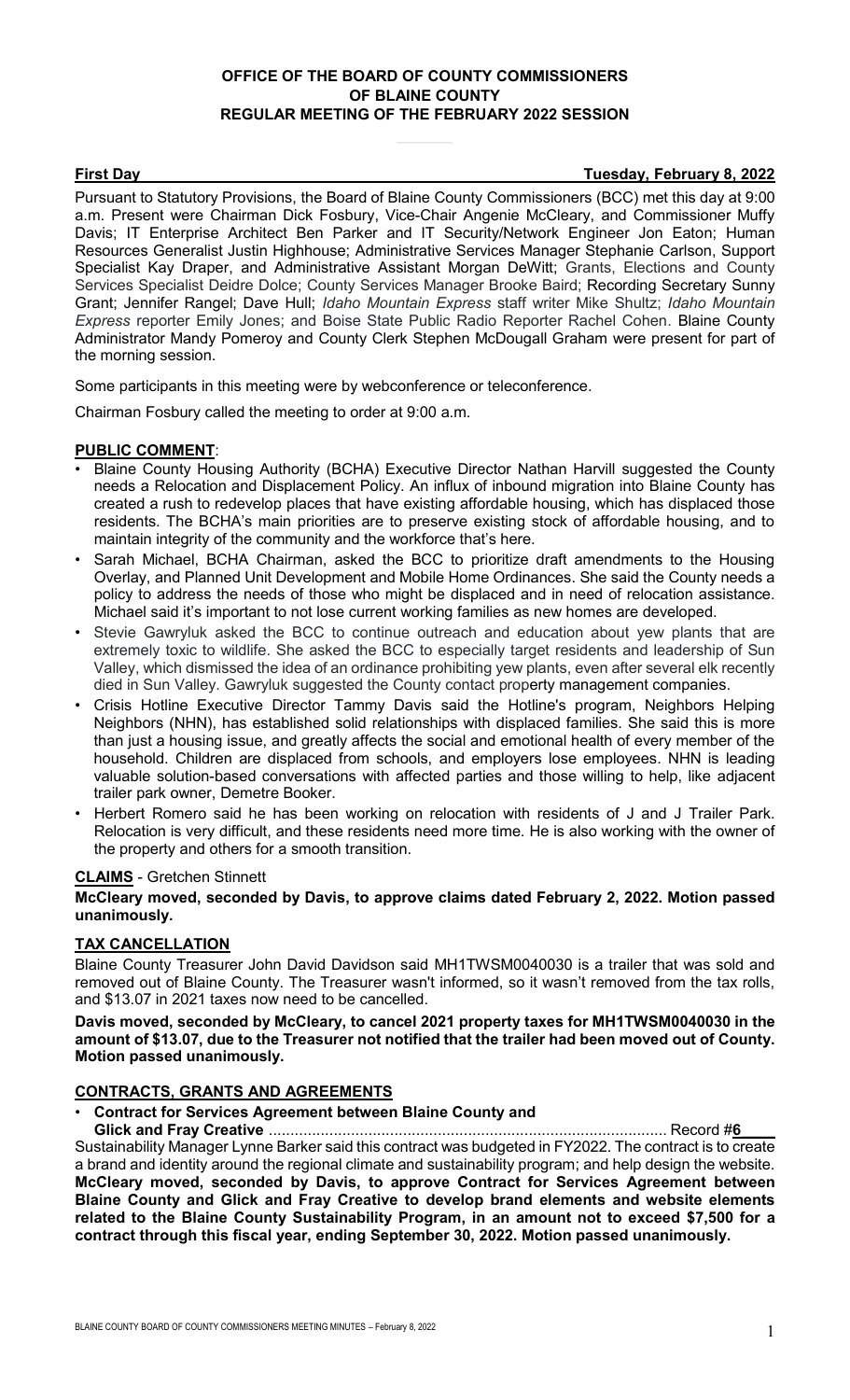## • **Caterpillar Financial Services and Blaine County Road and Bridge Lease Agreement for 2022 966m Medium Wheel Loader** ................................................................................... Record #**6\_\_\_\_**

Blaine County Road and Bridge Manager Steve Thompson said this is the last of the three-piece heavy equipment turnback originally leased in 2016.

**Davis moved, seconded by McCleary, to approve 5-year Lease Agreement between Caterpillar Financial Services and Blaine County Road and Bridge for FY2022 966m Medium Wheel Loader in 5-year lease payments of \$38,668.63. Motion passed unanimously.**

# **COUNTY DEPARTMENT REPORTS**

**Human Resources** - Justin Highhouse

# • **Employee Recognition**

The BCC joined Blaine County Assessor Jim Williams and Deputy Assessor Melissa Fry in congratulating Blaine County Personal Property Appraiser Ali Lierman and Mapper/Deed Processing Specialist Angelica Cenarrusa for passing state certifications, which require 80 hours in-class training, two tests and a full year of working in the position.

# **Road and Bridge** - Steve Thompson/Jeff Loomis

## • **Transportation Plan Update**

Blaine County Engineer Jeff Loomis said the County Transportation Plan needs to be updated, and staff think it can be done in-house, with Loomis as coordinator. Loomis said the Bicycle-Pedestrian Plan was completed after the original Transportation Plan and will be added to the updated Plan. County roads functional classifications will be added; and Road and Bridges' annual traffic counts will be incorporated. The BCC agreed to have staff, including GIS, update the Plan and exhibits within FY2022, as long as it doesn't negatively impact existing work schedules. Loomis will draft a Scope of Work for an in-house project. Loomis said an updated Plan will greatly increase the County's grant worthiness.

## • **Snowmobile Grooming Program/Sawtooth Avalanche Center Request**

Also present: Blaine County Road and Bridge Manager Steve Thompson.

Commissioner McCleary said the County received a FY2022 funding request for \$4,000 from the Sawtooth Avalanche Center; and a subsequent request that the funding request be paid from the County's General Fund, instead of out of the Snowmobile Grooming budget. McCleary agreed that Sawtooth Avalanche Services provides snowmobilers and Road & Bridge snowmobile groomers safety support, and suggested \$2,000 of the funding request be paid out of General Fund, out of Contingency, and the other \$2,000 be paid from Snowmobile Grooming line item. Blaine County Clerk agreed to this; and Idaho Parks and Recreation confirmed that the payment to the Sawtooth Avalanche Center was an allowable expense from the County's Snowmobile Grooming Fund.

In the future, snowmobile registration fees will provide grant funds that avalanche centers can request.

# **Administrative Services** - Stephanie Carlson

# • **Blaine County 2017 Yew Plant Ordinance and Education Discussion**

Also present: County Noxious Weed Supervisor John Cenarrusa; Idaho Fish & Game Magic Valley Regional Wildlife Manager Mike McDonald and Communications Director Terry Thompson.

- Idaho Fish and Game is creating a brochure to spread the word about extremely toxic yew plants; and working with Administrative Services Support Specialist Kay Draper on a brochure specific to Blaine County.
- Carlson has submitted weekly social media posts to alert people to the dangers of yew plants, and how to identify yew plants. Someone saw the post and reported Sun Valley Company has existing yew plants. Fish and Game may participate in a townhall meeting about yew plants on private property and how yews are immediately deadly toxic to elk. Yew plants could be added to the GIS wildlife and noxious weeds maps.
- Draper said they have sent yew brochures to landscape companies, property managers and homeowners associations in Blaine County, and neighboring counties where people can still buy yew plants.
- Weeds staff were invited to walk the Valley Club property to locate yew plants. Staff hope other large properties will invite them onsite to advise them about yews. Hikers can report locations of yew plants on the County's wildlife report site.

# **Clerk** - Stephen McDougall Graham

• **Blaine County ARPA Grantmaking Program** - The County has received six applications for American Rescue Plan Act (ARPA) funds. The BCC would like to schedule a regular monthly time to hear request presentations, with the public invited. Reimbursement requests for something like personal protection equipment might be expedited.

## **County Administrator** - Mandy Pomeroy

- Administrative Staff is planning a workshop with local fire chiefs and stakeholders to finalize the AP Triton Strategic Plan.
- The Ambulance District Board approved additional funding for Wood River Fire and Rescue.
- Commissioner McCleary would like to talk to HR Generalist Justin Highhouse and the County Administrator about allowing some discretion in expecting all new hires to work a 40-hour week.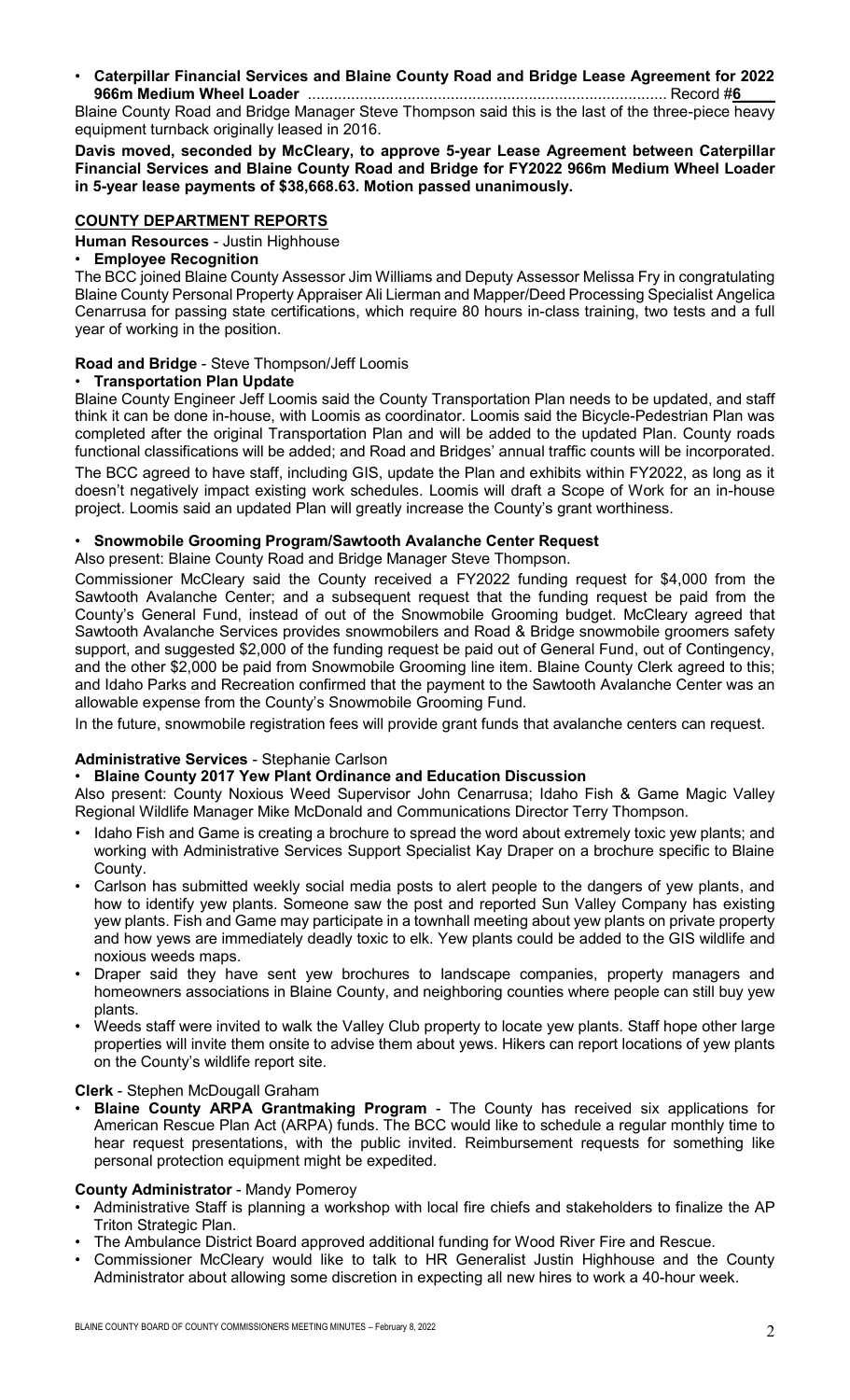# **BLUEPRINT FOR PEACE ENDORSEMENT**

Susan Fierman asked the BCC to consider adopting a peace-building initiative in Blaine County. The BCC will join peacealliance.org, which fosters international peace; and endorse community peace building with a letter of support.

# **COVID-19 UPDATES**

The BCC reported on COVID-19-related issues, concerns and committees they were involved in.

**Blaine County COVID-19 Risk Level Plan** and **Covid-19 Mayor's Meeting** – Blaine County remains at a critical level, but cases seem to be decreasing.

• Ketchum rescinded its mask mandate, over objections from Blaine County Medical Director Dr. Terry O'Connor and medical professionals.

# **BOARD OF COUNTY COMMISSIONERS REPORTS**

The BCC reported on issues and committees they were involved in:

**Fly Sun Valley Alliance** – Commissioner Davis said Jack Hand will be the new president, and Sun Valley Company's new General Manager Pete Sonntag will be Vice President. Discussion was about the future of the Local Option Tax, e.g., what percentage it will be and what it will be used for. The LOT is serving its purpose—six nonstop flights from six cities are pretty much self-supporting.

**Friedman Memorial Airport Authority Meeting** – FMAA Board elected new officers. BCC Commissioner Fosbury is Vice-Chair and Commissioner McCleary is Secretary. The Board discussed constructive modifications for the minimum standards.

**Ketchum Housing Action Plan Meeting** – This is a new collaboration of stakeholders that want housing to be a holistic approach.

**Wood River Land Trust Smart Growth Brown Bag with Elaine Clagg** – Clagg promoted smart growth from a regional perspective.

**Blaine County Regional Transportation Committee Meeting** – McCleary said they don't know what state funding will be available, and how the members of the Transportation Committee will apply for grants and funds.

**Southern Idaho Solid Waste Meeting** – Fosbury is now Chairman of the Board. Sustainability Manager Lynne Barker participated. Milner Butte was originally planned to accept waste to 2078, but there has been a significant increase in solid waste since the population has grown. SISWD acquired a neighboring 140 acres for expansion, and Milner Butte should now be able to accept solid waste to 2057, or longer, if some of the over 20% of solid waste dumped into Milner Butte is recycled.

**Blaine County Housing Authority Meeting** – BCHA is recruiting for a new executive director.

- New BCHA Chairman Sarah Michael is spearheading amendments for the County's Community Housing Overlay.
- The BCHA, under State Code, has authority to bond, and is developing a good advisory team to work with the local Housing Trust.

## **Idaho Association of Counties Legislative Conference was well attended by Chairman Fosbury, County Clerk, County Assessor, and County Treasurer.**

- Idaho Coalition of Land Trusts tried to clarify that a land trust does not take land from a working ranch. • Payment In Lieu of Taxes (PILT) is critical for rural counties' budgets.
- BLM said a number of huge wind generation projects are emerging in Idaho.
- Renewal of the Sage Grouse Study encourages county comments.
- The Good Neighbor Authority helps communication between counties and agencies.
- A number of Idaho counties have bridges rated POOR. Blaine County's Road and Bridge Manager is waiting in line for annual funding through Local Highway Technical Assistance Council (LHTAC).
- Counties discussed inadequate broadband. Fosbury reported that Blaine County was successful the last two years in getting two grants to install broadband to Carey area. He thought it might be advantageous for Blaine County to declare broadband an essential service.
- Fosbury said Governor Little is proposing \$50 million for a new workforce housing trust.

**Wood River Valley Microgrid Scoping Project** – Sustainability Manager Lynne Barker is working with consultants to prepare a grant application for a microgrid project that would provide power security.

# **Idaho Transportation Department Updates**

- Idaho Transportation Department District Engineer Jesse Barrus is now working with County staff on the State Highway 75 / Glendale Road intersection. Recent ITD traffic counts trigger the need for turn lanes on Highway 75, and the State may have some funding for that improvement.
- McCleary said Mountain Rides is also interested in improvements for Highway 75 / Ohio Gulch intersection.
- Many Blaine County bridges are nearing their 50-year design life. South-Central Idaho needs infrastructure funding on an annual basis.

# **Miscellaneous**

Davis said gray wolves may be relisted on the Federal Endangered List.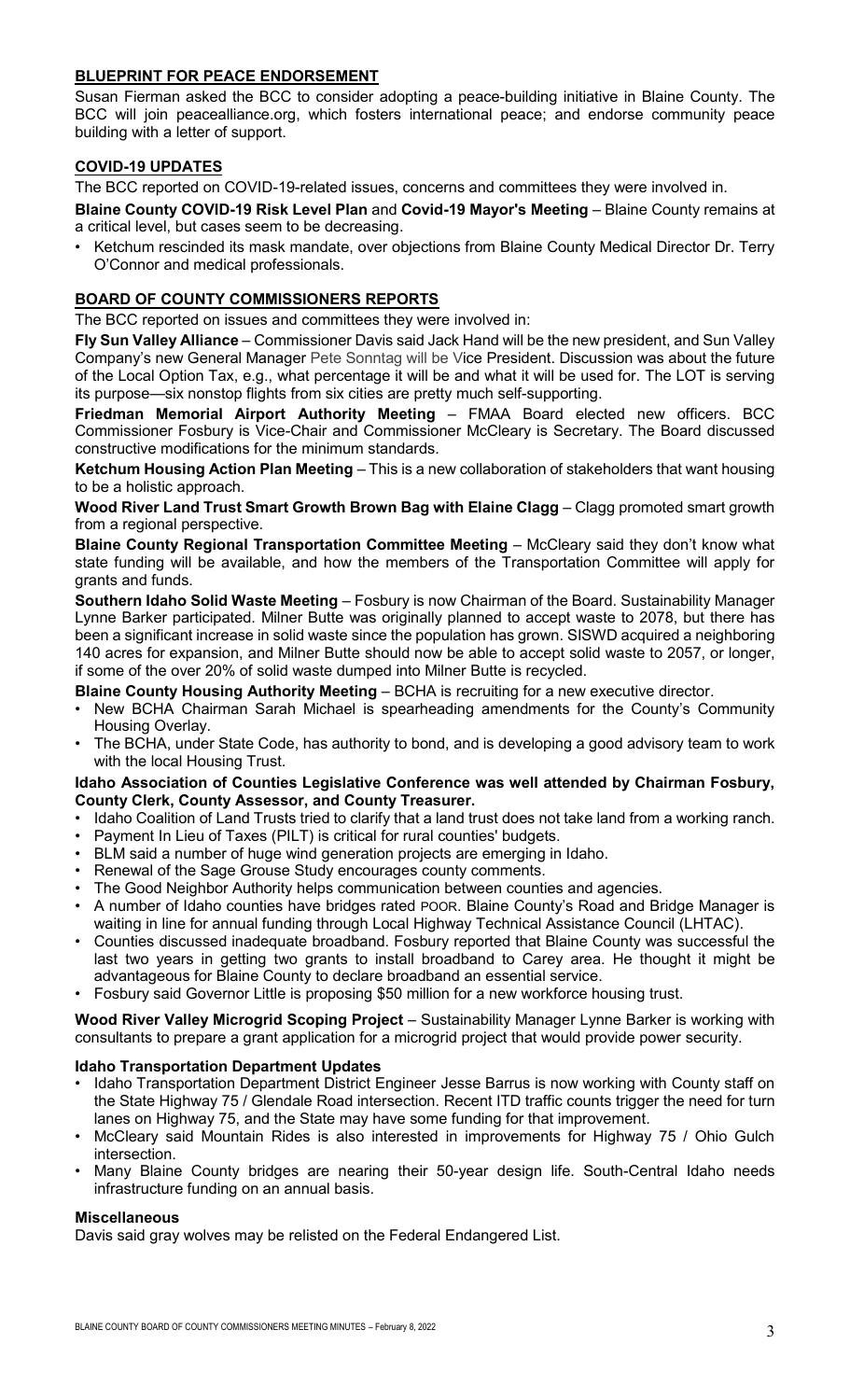## **CONSENT CALENDAR**

- **DataTel Annual Maintenance Agreement** ............................................................... Record #**6\_\_\_\_**
- **Junior College Certificate of Residency forms** College of Southern Idaho - Fall 2021: Kyle Rose. College of Southern Idaho - Spring 2022: Jessica McCoy; and Alyson Rogers.

**McCleary moved, seconded by Davis, to approve the Commissioners' Consent Calendar for February 8, 2022. Motion passed unanimously.**

# **BREAK**

# **LAND USE and BUILDING SERVICES HEARINGS**

• **Review of a Request by Catherine Sullivan for Reconsideration of the Board's decision upholding the Blaine County Hearing Examiner's conditional approval of an Outdoor Recreational Conditional Use Permit at 98 Broadford Rd. (CONTINUED FROM JANUARY 18, 2022). Megan Gruver is the conditional use permit applicant. The 17.5 acre property's legal description is Lot 2C, Silver Bell Ranch.**

Also present Blaine County Chief Deputy Prosecuting Attorney Tim Graves; Land Use and Building Services Director Tom Bergin, and Deputy Director Kathy Grotto; County Code Compliance Specialist Kristine Hilt; Land Use Planner Allison Kennedy; Ben Worst, attorney for the appellant; applicants Gary and Megan Gruver, and applicants' attorney Heather O'Leary.

Blaine County Chief Deputy Prosecuting Attorney Tim Graves said this is a Request for Reconsideration, Idaho Code 67-6535 (2)(b). Graves said the Request is timely, and made by Catherine Sullivan, who is not the applicant, but State Code and Blaine County Code provide the ability to appeal to any person aggrieved by the decision of the BCC. Reconsideration can be requested by the applicant or an affected person. Graves said he considered Sullivan to be an affected person.

Graves said this is not a do-over of the BCC's earlier deliberation and subsequent written decision, which was provided to both the applicant and the appellant. The appellant's responsibility is to convince the BCC that there are deficiencies in their decision. The BCC will then hear from the applicant why they think the decision is correct. The BCC can then decide whether or not to reconsider the matter.

Commissioner Davis is new, and did not participate in the original proceedings of this matter, or the appeal. But Commissioner Davis has been given all prior documentation and is familiar with the application, and can vote on the Reconsideration.

County Attorney Graves explained that the original 2019 Conditional Use Permit (CUP) was as a home occupation, which has core Conditions of Approval plus Home Occupation Conditions, and is a vested right. In 2021, the CUP holder asked to add three events, limit the number of equine animals on the property, and have three employees. The Hearing Examiner decided to consider the property as an Outdoor Recreational Facility, and granted the 2021 Outdoor Recreational Facility CUP with its inherent Conditions of Approval. The appellant appealed this Outdoor Recreational Facility CUP to the BCC. The BCC denied the appeal, and approved a Decision on Appeal.

## **Request for Reconsideration**

Attorney Ben Worst represents appellants Catherine Sullivan and other clients. Worst said this is an opportunity for the BCC to modify their decision on appeal, and a prerequisite required by Statute before he can bring a Motion for Judicial Review.

Worst said the CUP was granted in 2019 as a Tier 2 Home Occupation Permit, with Home Occupation criteria. It was not authorized as an Outdoor Recreational Facility, but the Hearing Examiner evaluated the property in 2021 as an Outdoor Recreational Facility. Worst said his clients are not opposed to the historic use of the property as a stable and riding school. But his clients have concerns about events that are high capacity, commercial uses, and are incompatible with neighboring residential uses. He added that the increased number of equine animals increases the volume of manure, which is stored on the boundary of a 17½-acre property.

Worst added that this is an Agricultural Business, defined as "riding stable, riding school, and boarding facility". Worst said Agricultural Businesses are only allowed in two zones in the County, AG-20 and AG-40, and only with a CUP.

Worst asked the BCC to reevaluate the Outdoor Recreational Facility CUP, and determine if the requested activity is compatible with the neighbors, and what can be done to minimize or reduce the impacts. Worst asked the BCC to find that the events are not compatible with a Home Occupation or residential neighborhood.

## **Rebuttal**

Heather O'Leary, attorney for Megan Gruver, said Worst is raising the same argument he previously presented to the hearing examiner and to the BCC on appeal. O'Leary said the time to challenge the 2019 Conditional Use Permit has passed.

O'Leary said the appellants have not presented any new facts or law to show why the BCC should reconsider approval of the 2021 Conditional Use Permit. The BCC and hearing examiner previously